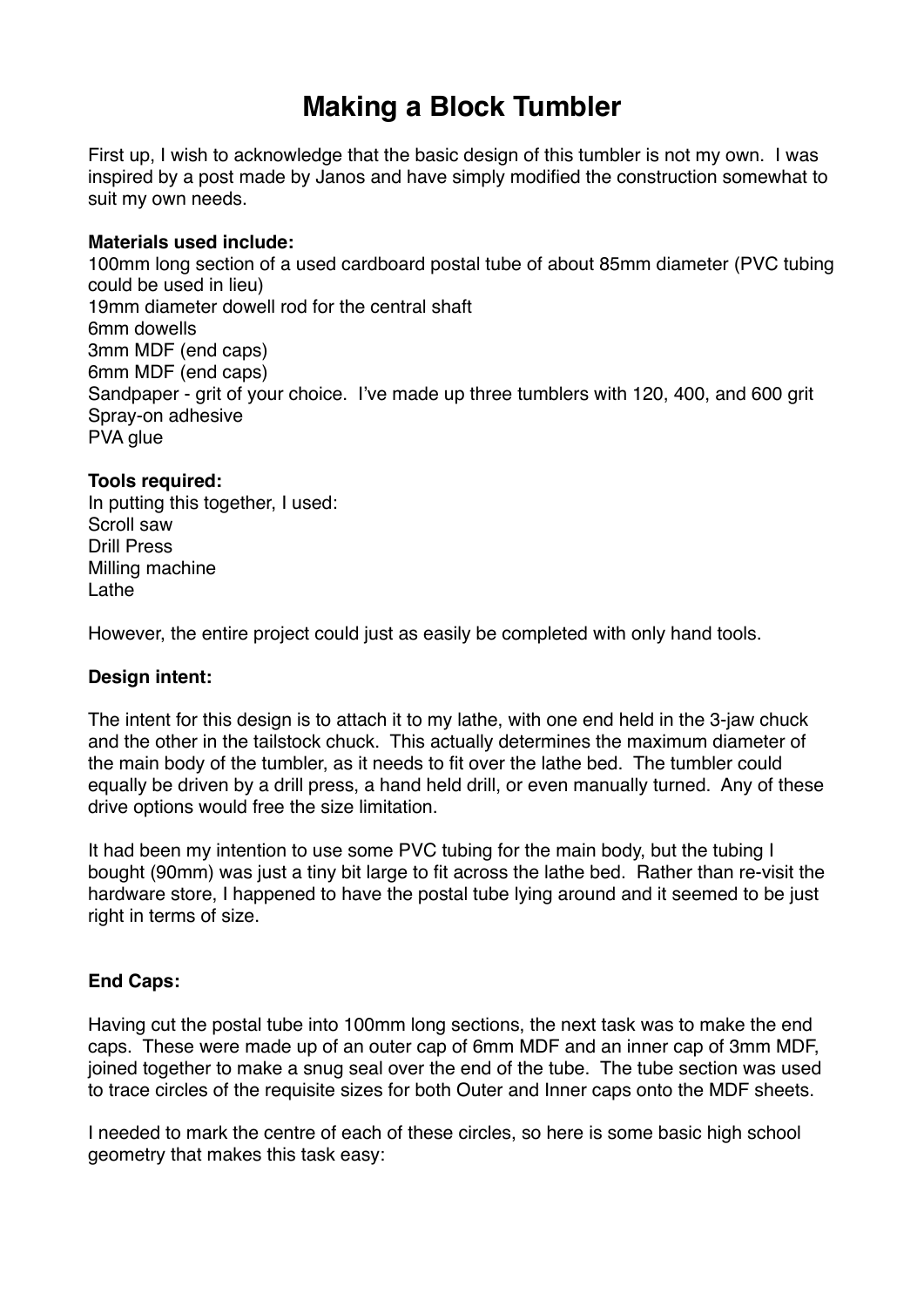**Step 1:** Draw a chord of convenient length (in my case 60mm) across a section of the circle and mark its mid-point:



**Step 2:** Repeat this twice more, so that you have three chords drawn, all with centers marked. (It is only necessary to use two chords, but the third will reveal any errors in the construction). I chose to draw chords at an angle of about 120 degress to each other - the reason will become obvious shortly.

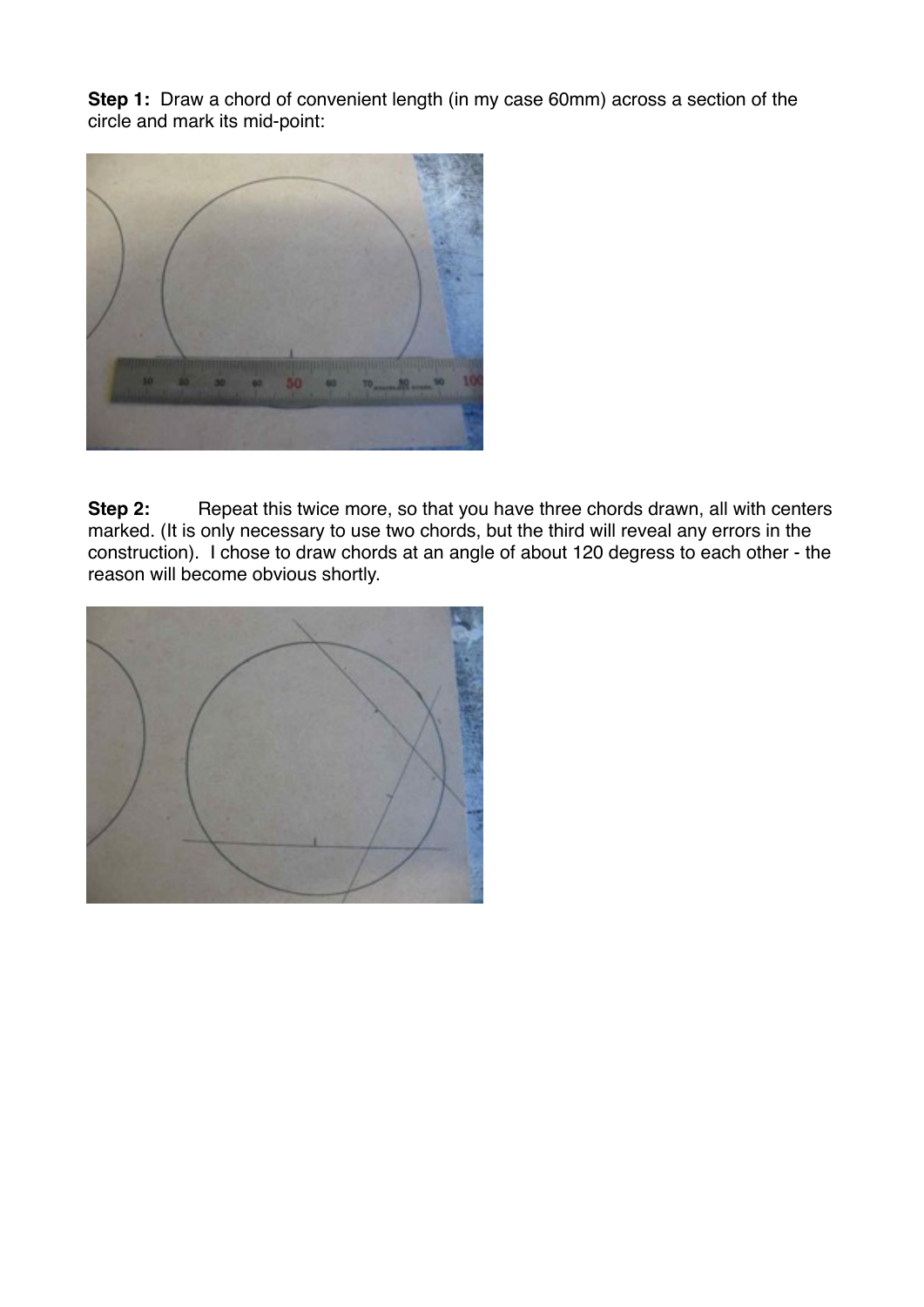**Step 3:** Using a set square, draw a line perpendicular to each of the chords, passing through that chord's mid-point previously marked.



Where these three lines intersect is the centre of the circle:



Step 4: Cut out each of the circles using a scroll saw (or hand held fret saw / jeweller's saw). Then drill a 6mm hole through the centre of the circles.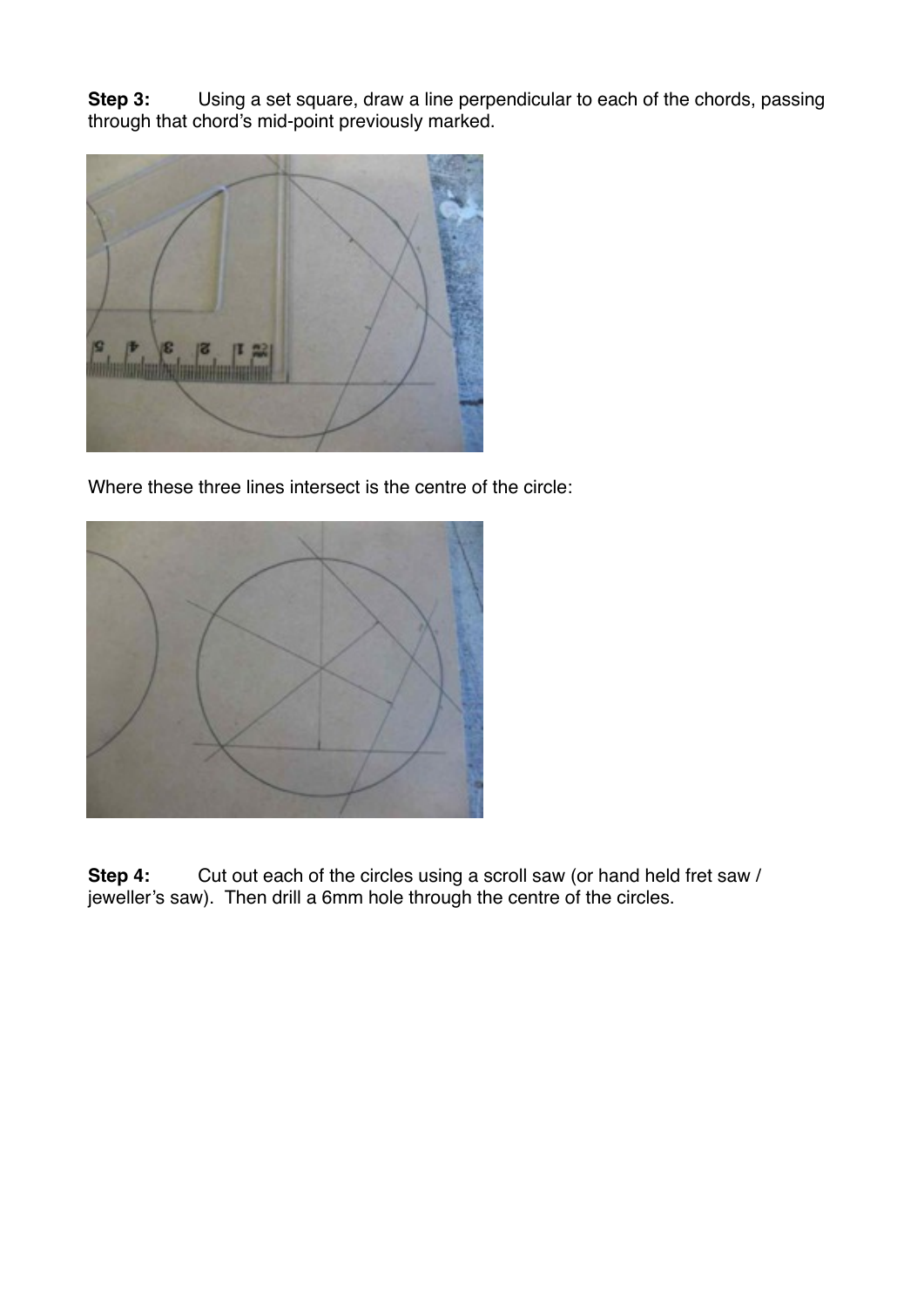**Step 5:** As I was making several tumblers at once, I temporarily spot glued the roughcut circles together in gangs of the same size, over a central dowel. This then enabled me to mount the gangs in the lathe in order to turn them down to a consistent diameter with a smooth finish. You can avoid this step if you take more care than me with the cutting out.



Here is the result of the lathe turning process, once the discs had been separated from each other:

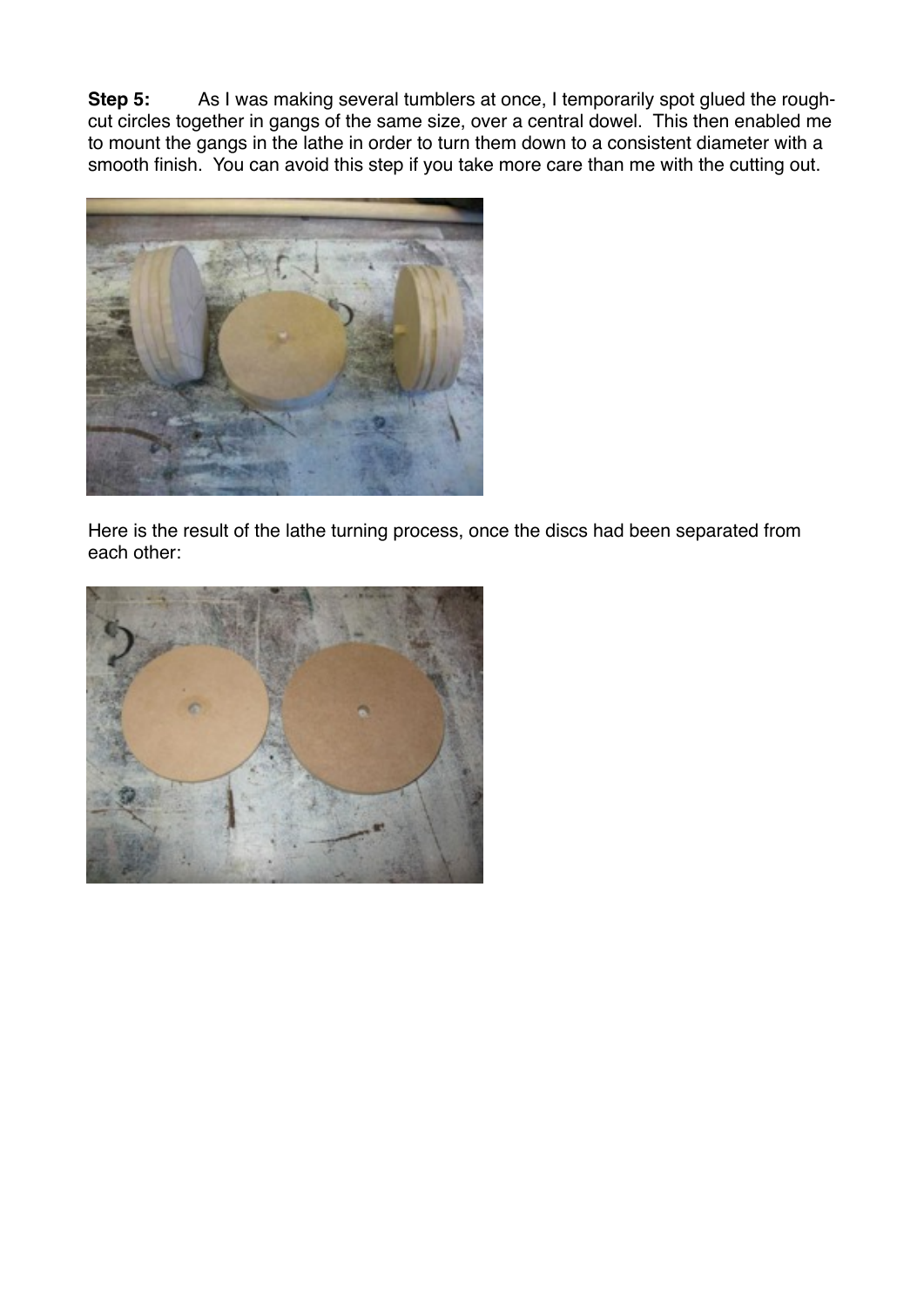**Step 6:** Join together one each of a large and small disc, using a 6mm dowel for alignment and protruding a roughly equal distance either side. This will be the base end cap. (the picture below shows two of these, but I was making a set of three tumblers).



## **Central Shafts:**

**Step 7:** The central (or "drive") shaft needs to be a single piece that runs through the top end cap. The limitation for me was that the "business" end needed to be no larger in diameter than 10mm in order to fit through the headstock spindle of the lathe. So drive shafts were manufactured with the "business" end turned down to a 10 mm diameter. Note that if you are using an alternate means of propulsion, then this limitation won't exist.



Finish preparing the central shafts by boring a 6.5mm hole in the "tail" end. The idea here is that the 6.5mm hole will provide a locator for the tail end cap but with room for the shaft to turn around it. Complete the shafts by sawing slits along the length of the shaft. This is take the sandpaper "flappers" later on.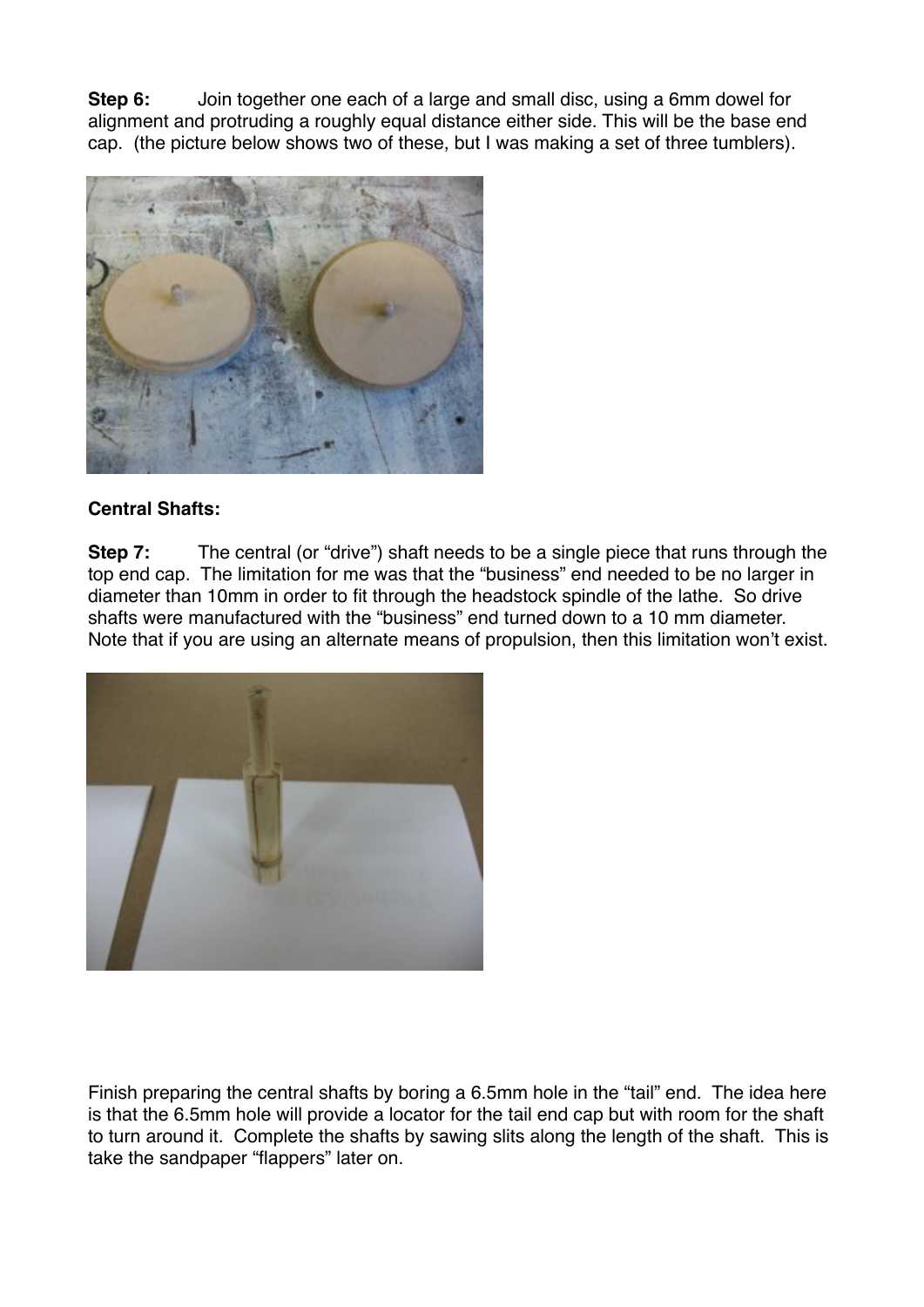

My intent had been to cut these slots with a slitting saw in the Mill. However, during the cutting of the first one, the Mill's motor died - whether as a result of this operation or some other reason I do not know. Regardless, this left me no choice but to complete this operation by hand. In fact, the slots are quite easily cut using a hacksaw - the kerf of the blade is just the right width to accommodate the sandpaper flappers.

So, here is how our overall construction looks so far. (Note that in this photo, an earlier (unsuccesful) version of the drive shaft is shown).

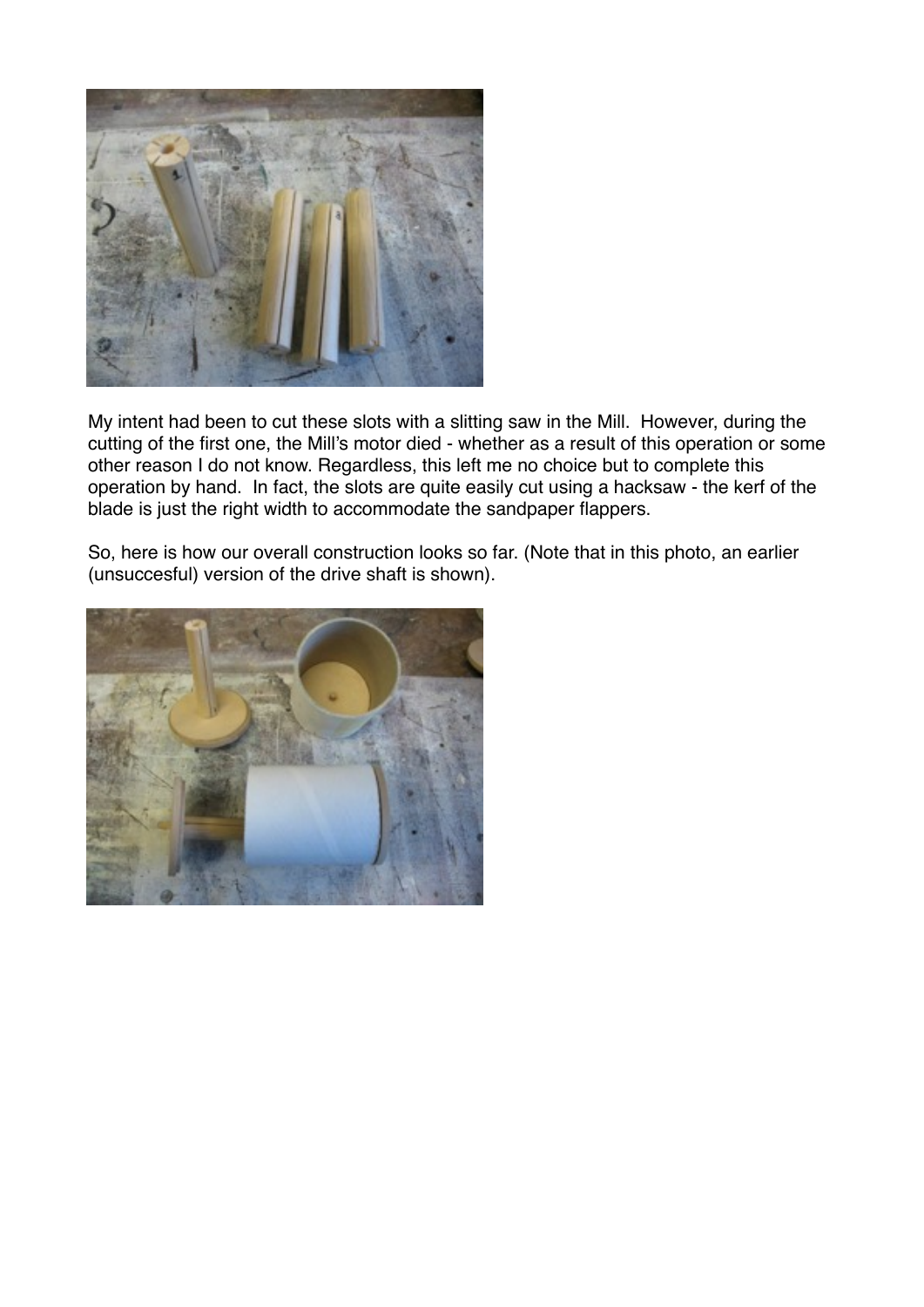## **Sandpaper:**

**Step 8:** Now it's time to fit the sandpaper to our machine. First up, I used a couple of spare smaller discs to trace the outline for the end caps, then sandwiched the sandpaper between them and drilled a hole through the centre. This now fits neatly over the end caps.



In the photo above, the flappers have been fitted "back to front" - a fact that became obvious once testing began (oops).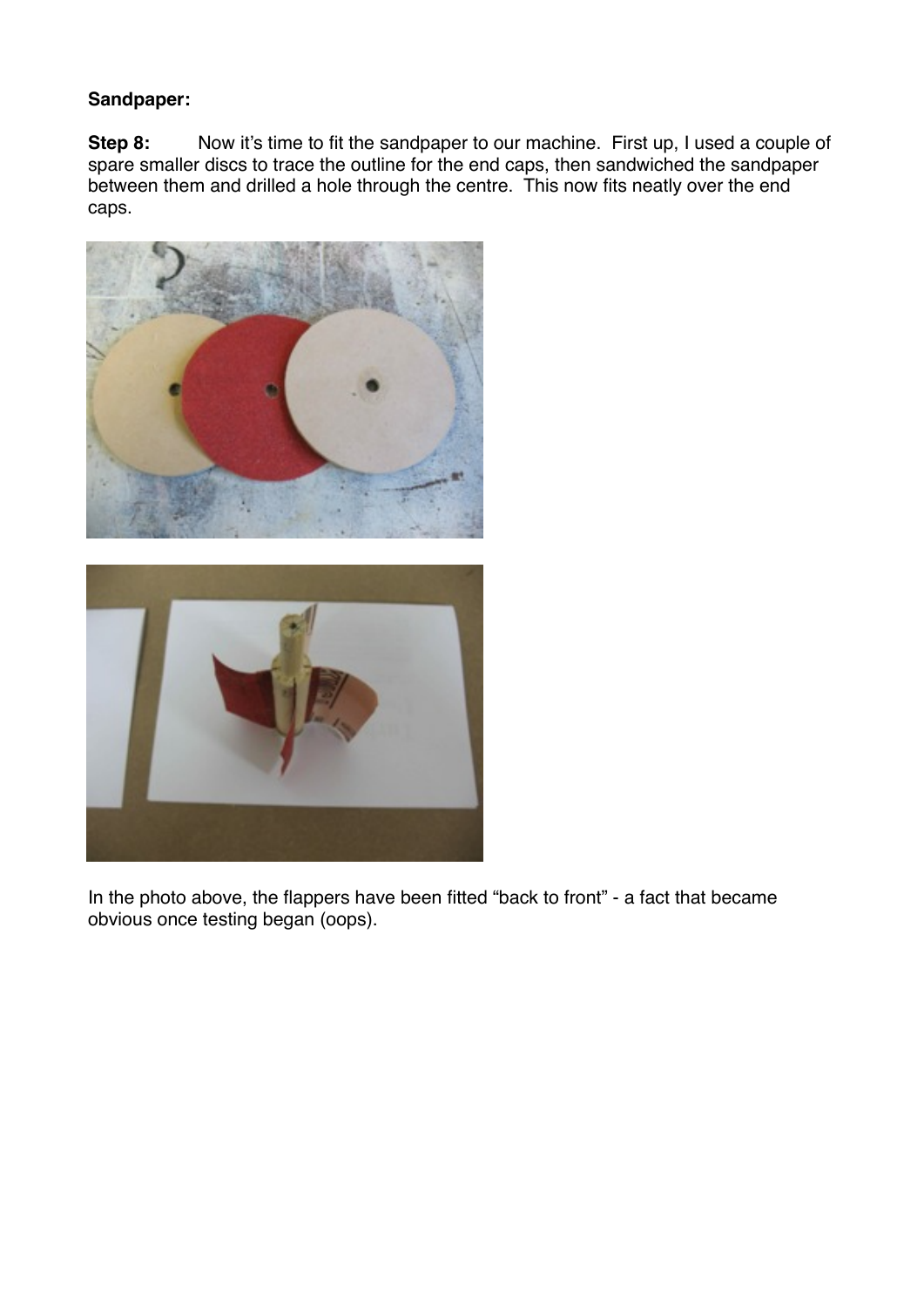Cutting the remaining sandpaper to size is just a matter of "eye-balling" it. We need one piece to go around the inside of the central chamber, and four "flappers" which go into the slots on the central shaft. The end cap and chamber sandpaper was fixed in place with spray-on adhesive. The flappers are simply folded over and slid into the slots without glue (which makes them easily replaceable).



Here is the completed setup running on the lathe. The lathe cutting tool is lightly held against the canister body to prevent it from turning. In this picture the lathe is actually running, with the drive shaft turning within the canister.

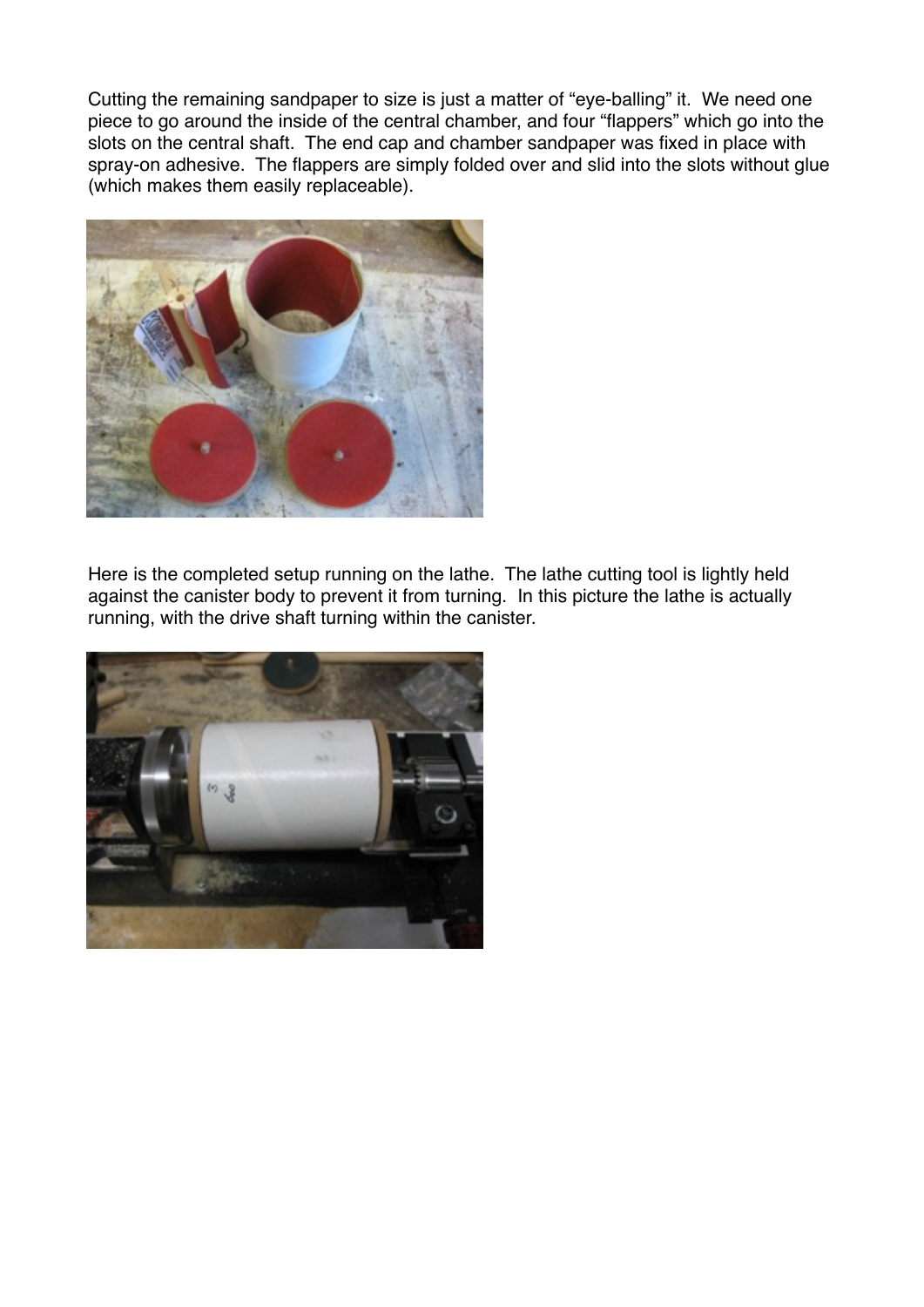## **Functional Test**

The functional test worked perfectly (although this was after modifying the drive shaft to that described above). To further the testing, a selection of kit blocks was put through a short spin in each of the grades of sandpaper. To begin with, this is how the blocks look "as provided" in the kit:



It's pretty obvious from this picture why a block tumbler is needed. Up until now, I have been individually hand sanding all blocks prior to use - a very tedious process!

Here's a comparison of an untreated block (on the left) with one that has had a very short tumble.



I then proceeded to a larger test with a range of block sizes. Time spent in the tumbler was very short for these tests - no more than 2 minutes in each grade of sandpaper.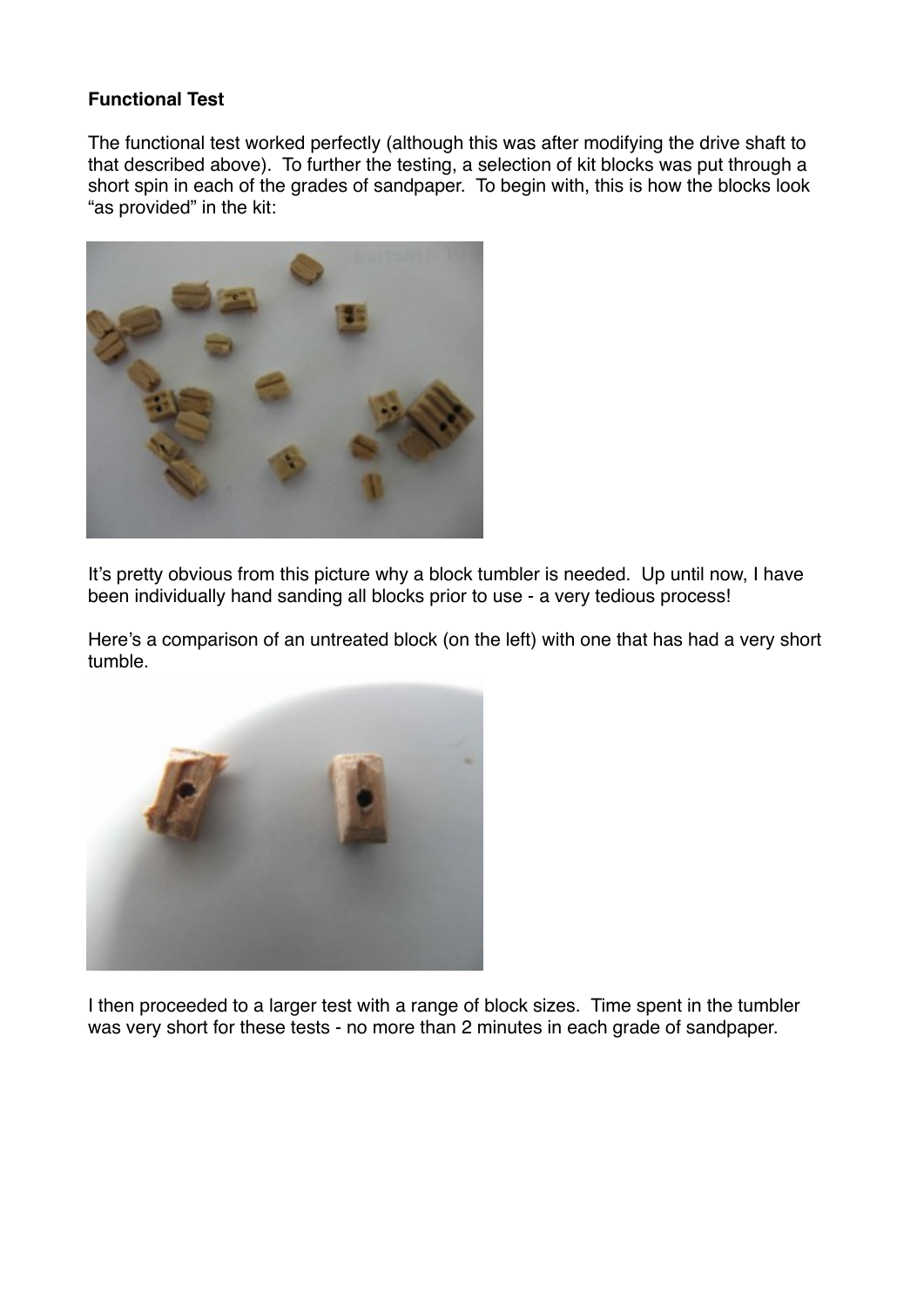## After Tumbling in 120 grit:



The same blocks after then Tumbling in 400 grit:



And after then Tumbling in 600 grit:

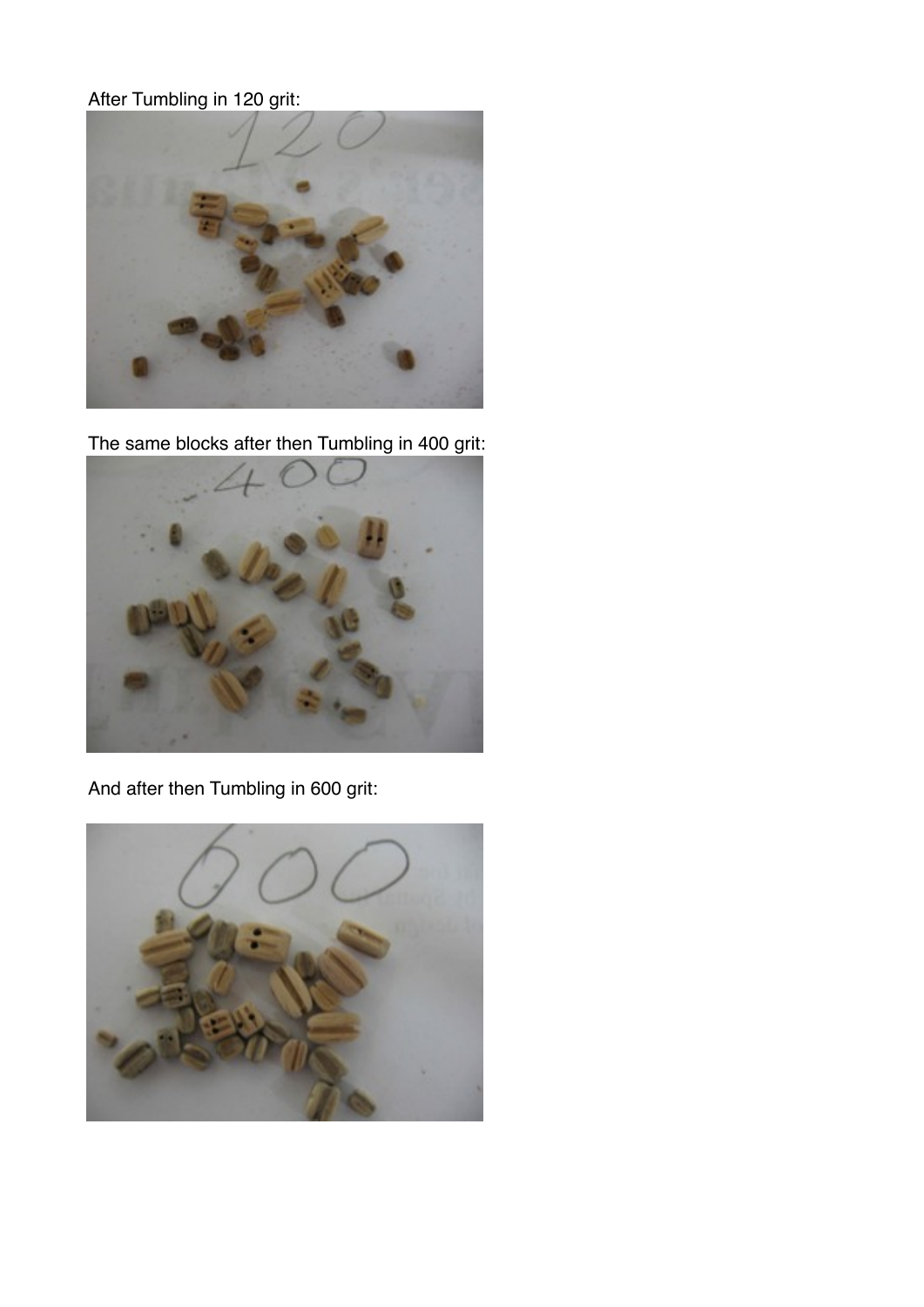So just for comparison let's look at a "before" and "after" shot side by side:



I think this proves the concept. Even better results should be achievable with a longer duration in the Tumbler. Finishing with 600 grit does seem to produce quite a nice end result that is ready to use.

Finally, here's a couple of pics of a range of kit blocks after 3mins (timed) tumbling in each grit successively.





While there is still a little finishing required around the sheave holes, the block bodies are all smooth and ready for use.

## **Reflections / Observations**

The Tumbler works well and is relatively simple to construct. If I were doing it again, I would reduce the size of the canister considerably. This canister I made is 100mm long with a diameter of about 85mm. I think a canister length of 50 mm, with a diameter of 50 mm would probably be quite larger enough for the purpose.